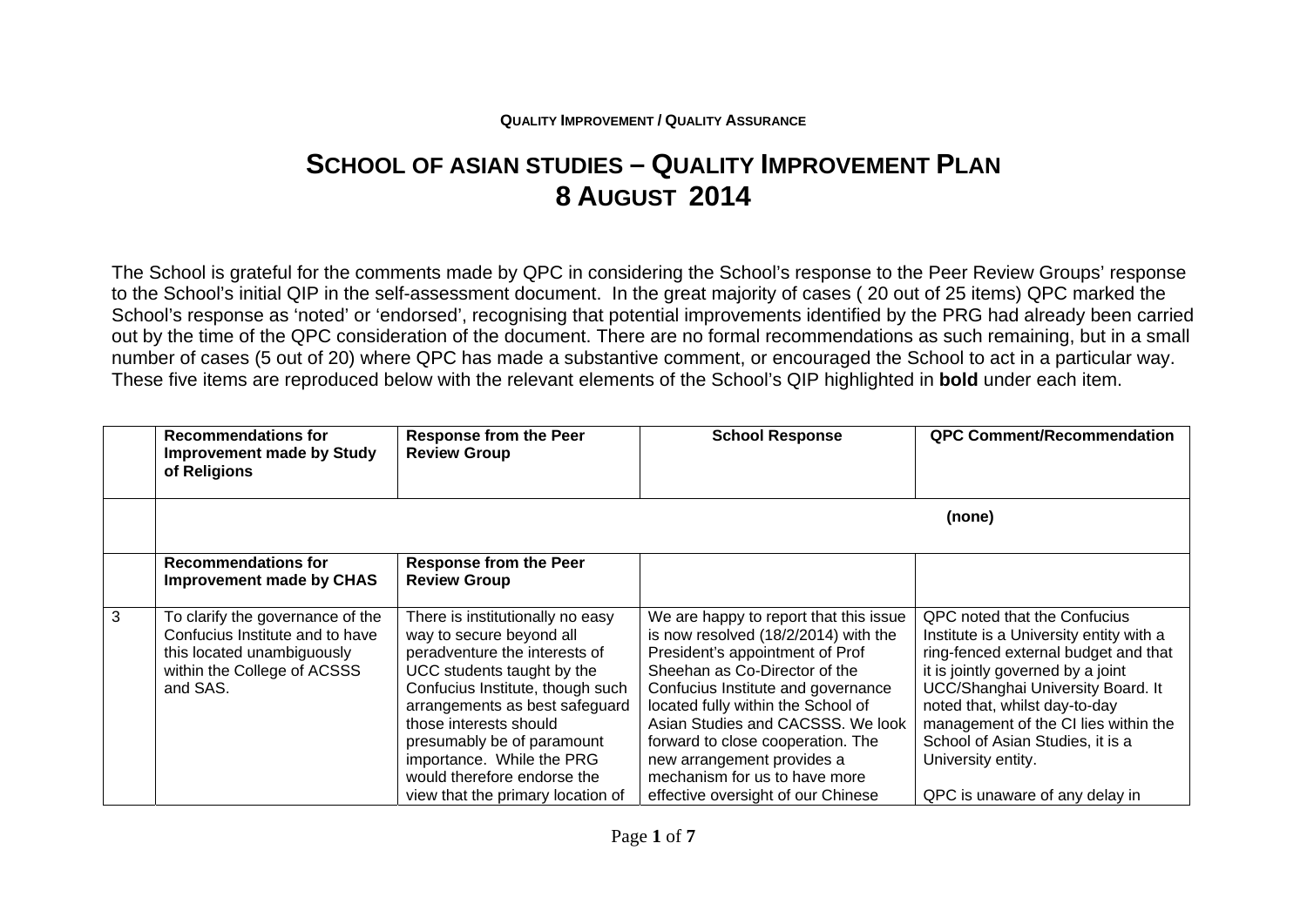|                                                  |                                                                                  | the CI should be within ACSSS<br>and SAS, we would also note<br>that it plays an important role<br>within UCC as a whole (and<br>indeed beyond), and that any<br>future arrangements should<br>allow free scope for this role to<br>continue. | language teaching while enabling the<br>CI to pursue other activities beyond<br>the School/College which have been<br>held up for the last 7 months.                                                                                                                                                                                                                                                                                                                                                                                                                                                                                                                                                                                                                                                                                                                                                                                                                                                                                                                                                                                                                                                                                                                                                                                                                                                                                                                                                                                                                                                                          | activities whilst acknowledging the<br>change in management at local level. |
|--------------------------------------------------|----------------------------------------------------------------------------------|-----------------------------------------------------------------------------------------------------------------------------------------------------------------------------------------------------------------------------------------------|-------------------------------------------------------------------------------------------------------------------------------------------------------------------------------------------------------------------------------------------------------------------------------------------------------------------------------------------------------------------------------------------------------------------------------------------------------------------------------------------------------------------------------------------------------------------------------------------------------------------------------------------------------------------------------------------------------------------------------------------------------------------------------------------------------------------------------------------------------------------------------------------------------------------------------------------------------------------------------------------------------------------------------------------------------------------------------------------------------------------------------------------------------------------------------------------------------------------------------------------------------------------------------------------------------------------------------------------------------------------------------------------------------------------------------------------------------------------------------------------------------------------------------------------------------------------------------------------------------------------------------|-----------------------------------------------------------------------------|
| <b>QIP</b><br>(1) Immediate.<br>(2) Medium-term. | academic procedures and standards.<br>Language teaching will be a high priority. | achievable and realistic under SAS governance of the CI.<br>Responsibility: HoS/HoCHAS/Irish Director of CI                                                                                                                                   | Day-to-day management of the CI is now vested within the School of Asian Studies with Prof Sheehan as Irish<br>Director of the Confucius Institute. As indicated in the School's reponse, a number of problems arising from the<br>absence of academic oversight of the language programme between July 2013 and February 2014 were identified<br>and those issues, which arise mainly due to the transient nature of CI language teacher appointments, are already<br>being addressed by measures implemented for AY 2014-15 onwards, namely that there will be close cooperation<br>between academic staff in Chinese Studies and a few of the most experienced (returning) CI language teachers<br>who will act as mentors for CI teachers who are new to UCC and/or less experienced or knowledgeable about UCC<br>In terms of Quality Improvement, this should be understood as a return to 'normal' academic governance and<br>management of language teaching input in an academic department; it is a specific goal which is already both<br>Achievement within this element will be measured in by a significant improvement in the quality of Chinese<br>language teaching, as reflected not only in higher standards achieved and more reliable assessment of standards<br>but also by a reduction in negative feedback in student surveys and in student complaints and appeals.<br>Within the five-year staffing plan currently being developed within the School, appointment of a highly qualified<br>and fully UCC-appointed Chinese language specialist to act as language programme coordinator for Chinese |                                                                             |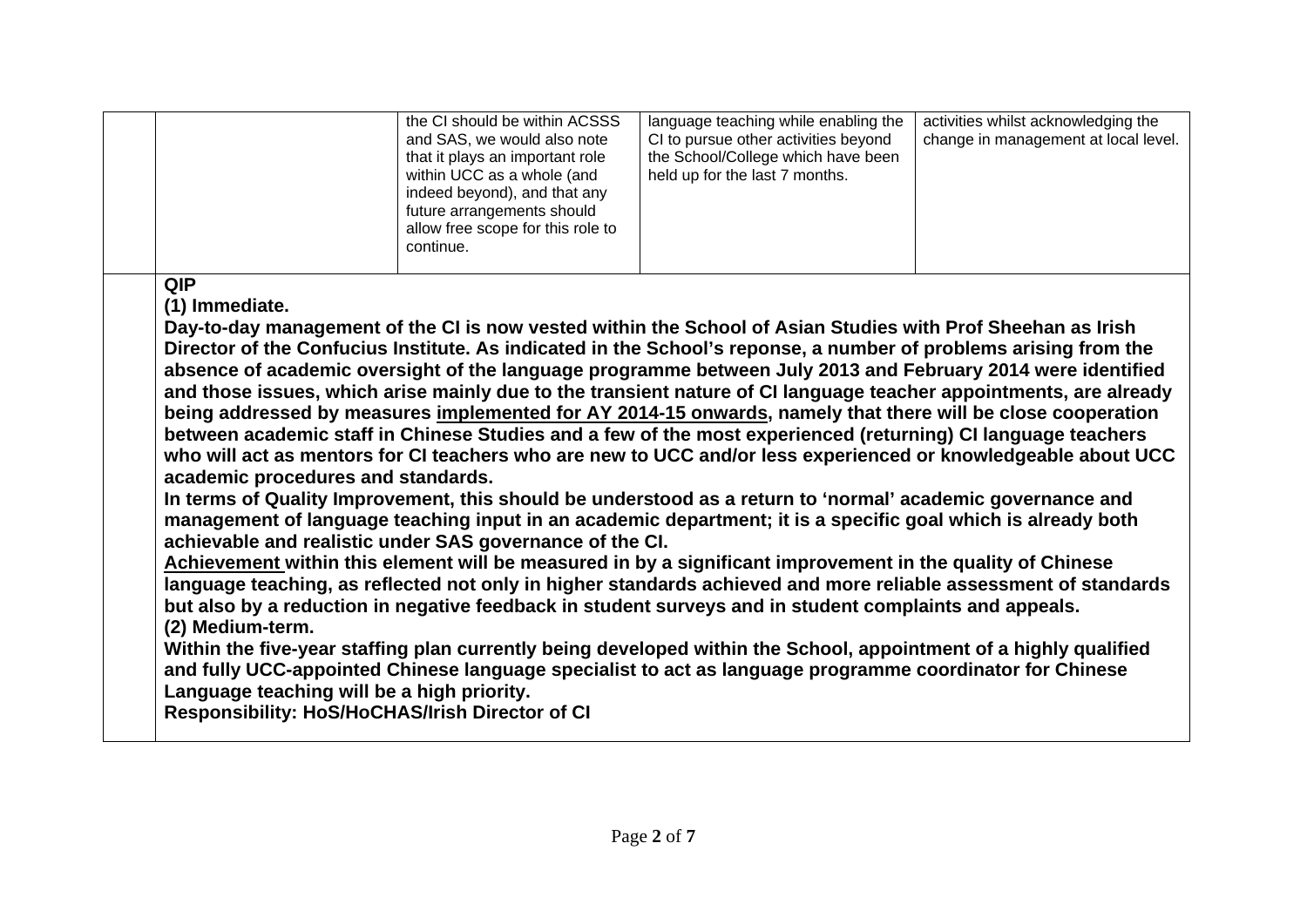| $\overline{4}$ | To clarify the conceptual 'shape'<br>of the areas covered by CHAS<br>and to adopt a new and less<br>confusing nomenclature | The PRG accepts the urgent<br>need for rationalization of the<br>various overlapping<br>arrangements covering Chinese<br>Studies, but notes both that the<br>bodies relating to Japan and<br>Korea remain important as<br>potential locations for<br>fundraising and for links with the<br>wider community, so that their<br>status needs to be maintained or<br>even enhanced, and that any<br>future arrangements for Chinese<br>should likewise allow not simply<br>for the integration of internal<br>teaching and research but also<br>the similar promotion of funding<br>and outreach opportunities. | We have formally proposed an<br>immediate implementation of a<br>structure which retains the name<br>'School of Asian Studies' and has<br>two departments; 'Study of Religions<br>Dept.' and 'Asian Studies Dept.' as<br>its constituent units. We understand<br>this proposal is being progressed<br>very actively at College/University<br>level. The CI remains as above and<br>the other CJK Institutes will remain<br>as vehicles attached to the School for<br>selected fundraising, research etc.<br>activities and interactions with<br>national and international bodies.                                                                                                                                                                                                                                                                                                                                                                                                                                                                                                                                                                      | QPC strongly endorsed the<br>importance of ensuring clarity around<br>the identity of the School and its<br>component parts. In particular it<br>believes that Chinese Studies should<br>have a clear identity. |
|----------------|----------------------------------------------------------------------------------------------------------------------------|-------------------------------------------------------------------------------------------------------------------------------------------------------------------------------------------------------------------------------------------------------------------------------------------------------------------------------------------------------------------------------------------------------------------------------------------------------------------------------------------------------------------------------------------------------------------------------------------------------------|---------------------------------------------------------------------------------------------------------------------------------------------------------------------------------------------------------------------------------------------------------------------------------------------------------------------------------------------------------------------------------------------------------------------------------------------------------------------------------------------------------------------------------------------------------------------------------------------------------------------------------------------------------------------------------------------------------------------------------------------------------------------------------------------------------------------------------------------------------------------------------------------------------------------------------------------------------------------------------------------------------------------------------------------------------------------------------------------------------------------------------------------------------|-----------------------------------------------------------------------------------------------------------------------------------------------------------------------------------------------------------------|
|                | <b>QIP</b><br>etc.<br>acceptance and recognition of the new structure.                                                     | coherent academic planning and development into the future.<br>Responsibility for this process is shared between the HoS and HoC.                                                                                                                                                                                                                                                                                                                                                                                                                                                                           | Currently there is a legacy of differently named and overlapping structures within the School which confuse the<br>identity of constituent elements such as Chinese Studies. The proposed new structure aims to foster a strong<br>identity for individual programmes which attract high-quality students and to provide an enduring basis for<br>Restructuring of the School is a much-needed and easily achievable improvement which could, subject to College-<br>level procedures, be in place for the start of AY 2014-15. The School has, as indicated in its response, already<br>submitted a request to the College for a restructuring of the Department in line with the recommendations of the<br>PRG and as a second step this is now progressing through the College committee structure.<br>Once reconfigured, the School will as a third step seek to ensure that the new structure is recognised across UCC<br>administrative and academic units and in representations of the School on the website and in UCC publications<br>Achievement of this objective will be measured by restructuring of the School and UCC-wide and external |                                                                                                                                                                                                                 |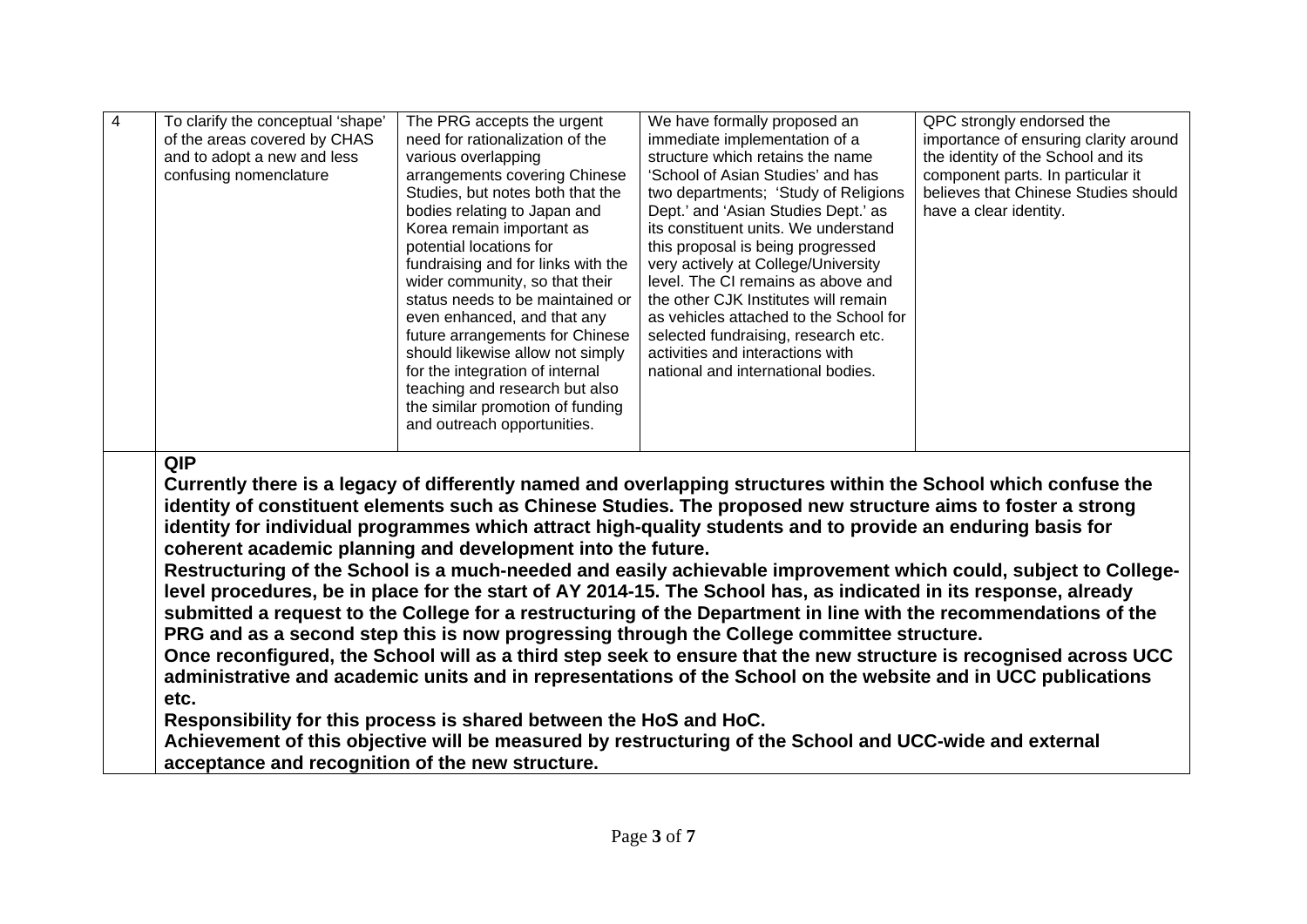| <b>QIP</b><br>This is an issue similar to item 4 dealt with above, and our QIP in respect of Chinese language is dealt with in item<br>4. However the School's response on which QPC comments refers also to Japanese and Korean language<br>standards. New academic appointments in the study of contemporary Korea and Japan have already been made<br>with start dates of 1 August and 1 Sept 2014 respectively and in the case of Korean we have already secured a<br>language teacher (externally funded) for AY 2014/15; it is likely that language support for Japanese will similarly<br>be forthcoming in the wake of the academic appointment, from 2015 onwards. Academic governance and<br>management of Korean and Japanese teaching falls entirely within the School and thus presents no specific<br>challenges in terms of quality assurance. | 6 | Significantly to raise average<br>standards of language<br>proficiency. | The PRG concurs in the view<br>that low language proficiency in<br>Asian Languages benefits<br>neither UCC nor the future<br>employers of its graduates, but<br>notes that crucially for students<br>of Chinese the issues raised<br>under point 3 above must be<br>realistically addressed. | See above - we recognise this as a<br>priority area for the School; we have<br>rationalised language provision in<br>J&K with reference to the CEFR<br>levels and will address Chinese in<br>2014/15 now that the CI is within the<br>College. | See points made above regarding<br>the governance of the CI<br>(recommendation 3). |
|---------------------------------------------------------------------------------------------------------------------------------------------------------------------------------------------------------------------------------------------------------------------------------------------------------------------------------------------------------------------------------------------------------------------------------------------------------------------------------------------------------------------------------------------------------------------------------------------------------------------------------------------------------------------------------------------------------------------------------------------------------------------------------------------------------------------------------------------------------------|---|-------------------------------------------------------------------------|----------------------------------------------------------------------------------------------------------------------------------------------------------------------------------------------------------------------------------------------------------------------------------------------|------------------------------------------------------------------------------------------------------------------------------------------------------------------------------------------------------------------------------------------------|------------------------------------------------------------------------------------|
| <b>Teaching &amp; Learning</b>                                                                                                                                                                                                                                                                                                                                                                                                                                                                                                                                                                                                                                                                                                                                                                                                                                |   |                                                                         |                                                                                                                                                                                                                                                                                              |                                                                                                                                                                                                                                                |                                                                                    |

|   | <b>Recommendations for</b><br>improvement that the Peer<br><b>Review Group would like to</b><br>make in addition to those<br>made by School | <b>School Response</b>                                                                                                                                                                                                                                                                                                                                                                                                                                                                                                                                                                                                  | <b>QPC Comment/Recommendation</b>                                                                                                                                                                                                                                                                |
|---|---------------------------------------------------------------------------------------------------------------------------------------------|-------------------------------------------------------------------------------------------------------------------------------------------------------------------------------------------------------------------------------------------------------------------------------------------------------------------------------------------------------------------------------------------------------------------------------------------------------------------------------------------------------------------------------------------------------------------------------------------------------------------------|--------------------------------------------------------------------------------------------------------------------------------------------------------------------------------------------------------------------------------------------------------------------------------------------------|
| 4 | A benchmarking exercise<br>should be completed by<br>December 2014.                                                                         | The legacy concept of benchmarking in UCC Quality<br>Reviews differs from the normally accepted understanding<br>of the term. 'Benchmarking' means assessing performance<br>of different products or units against a single standard<br>(which is what a Quality Review does), not comparing one's<br>own unit with another elsewhere, chosen because it is either<br>admirable or similar to one's own unit. There are significant<br>resourcing issues for a small department if we were<br>required to investigate, for purposes of reliable comparison,<br>actual performance of another unit elsewhere rather than | Notwithstanding the different definitions of the term<br>'benchmarking' QPC would encourage the School to<br>consider visiting at least one comparable unit in the<br>areas of Study of Religions and Asian Studies in<br>order to assist in the development of the Quality<br>Improvement Plan. |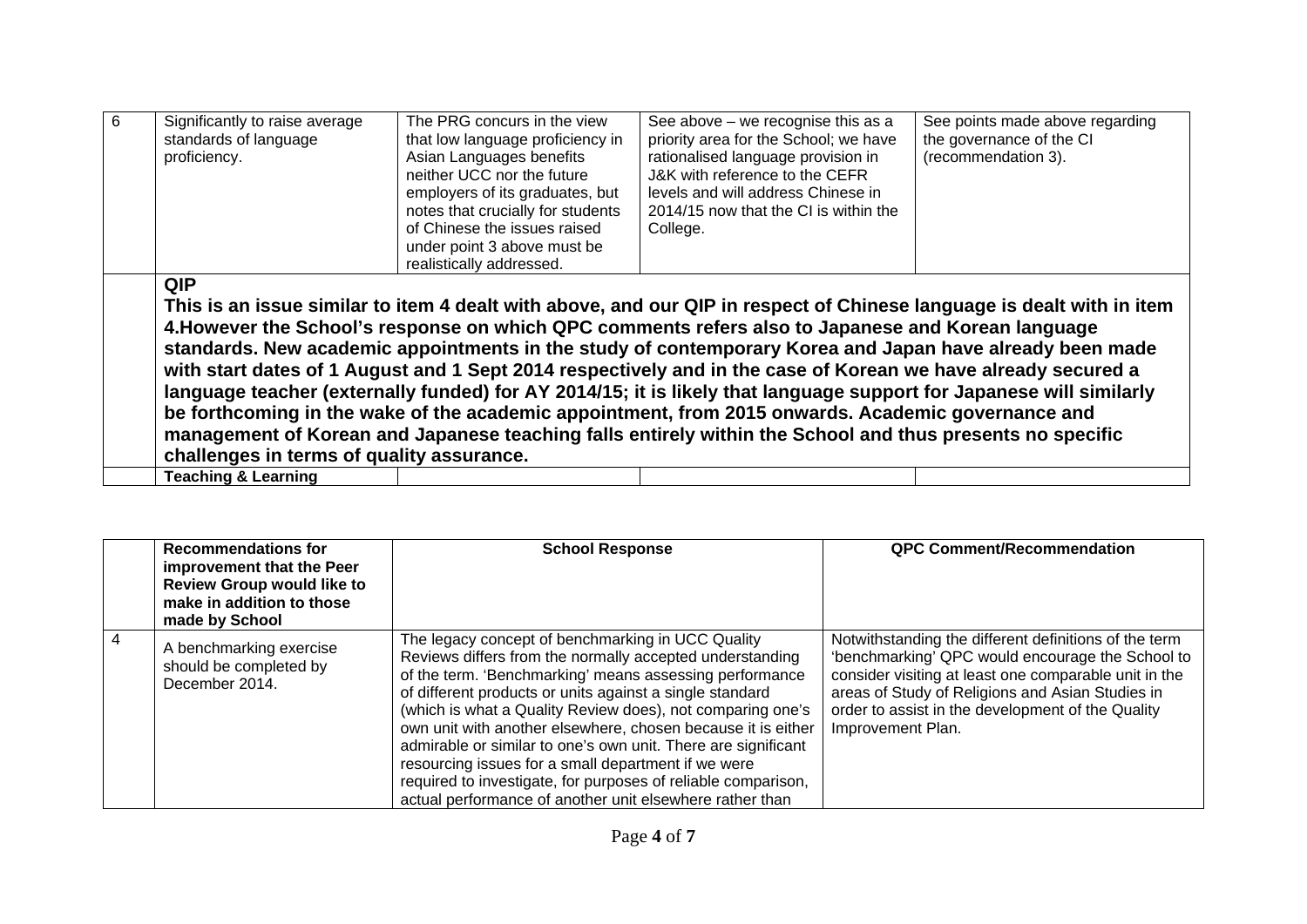|                                                                                                              | relying on its public image. A realistic benchmarking<br>exercise for SoR would involve assessment of SoR<br>programmes against a reputable benchmarking statement<br>such as the UK QAA's Benchmark statement for TRS at<br>http://www.qaa.ac.uk/AssuringStandardsAndQuality/subject-<br>guidance/Pages/Subject-benchmark-statements.aspx. For<br>CHAS an appropriate comparator department might be<br>Sheffield, with the caveat above about obtaining accurate                                                                                                                                                                                                                                                                                                                                                                                                                                                                                                                                                                                                                                                                                                                                                                                                                                                                                                                                                                                                                                                                                                                                                                                                                                                                                                                                                                                                                                                                                                                                                                                                                                                        |  |
|--------------------------------------------------------------------------------------------------------------|---------------------------------------------------------------------------------------------------------------------------------------------------------------------------------------------------------------------------------------------------------------------------------------------------------------------------------------------------------------------------------------------------------------------------------------------------------------------------------------------------------------------------------------------------------------------------------------------------------------------------------------------------------------------------------------------------------------------------------------------------------------------------------------------------------------------------------------------------------------------------------------------------------------------------------------------------------------------------------------------------------------------------------------------------------------------------------------------------------------------------------------------------------------------------------------------------------------------------------------------------------------------------------------------------------------------------------------------------------------------------------------------------------------------------------------------------------------------------------------------------------------------------------------------------------------------------------------------------------------------------------------------------------------------------------------------------------------------------------------------------------------------------------------------------------------------------------------------------------------------------------------------------------------------------------------------------------------------------------------------------------------------------------------------------------------------------------------------------------------------------|--|
| QPI<br>be overcome by the School alone.<br>Step-by-step plan.<br><b>Responsibility: Acting HoS, College.</b> | data.<br>The School has identified three comparable institutions against which the School might be benchmarked, namely<br>SOAS (Study of Religions Dept and Faculty of Languages and Cultures, esp. CJK), Oslo University (Department of<br>Culture Studies and Oriental Languages) and University of Turku (Comparative Religion & Centre for East Asian<br>Studies). The School appreciates the value of a School visit to another institution and intends to arrange such a<br>visit, but it is extremely unlikely that this can be achieved by December 2014 as the PRG suggested in November<br>2013. There are two main constraints which the PRG could not reasonably have foreseen in suggesting this<br>timescale for the visit. One is the minimal level of staffing during the Autumn semester 2014 (in CHAS the third<br>Chinese Studies post is still at the request stage so that there are only 2 f/t staff to deliver and/or oversee all of the<br>Chinese Studies programmes, plus fulfilling major admin roles, while in SoR it is hardly possible that the vacant<br>Islam post currently at the pre-shortlisting stage will be filled in time for the Autumn semester). This means that all<br>key staff will have exceptionally heavy workloads until at least January 2015. The other factor is School funding, the<br>budget being 16% down on last year and a further 20% withheld as College policy. Neither of these constraints can<br>1. Acting HoS has requested, now that budgets for 2014-15 are known, whether funding is available for a<br>benchmarking visit involving most or all of the School's staff during the Autumn term.<br>2. If funding is made available, senior staff in the School will assess the feasibility of a visit having regard to staff<br>numbers and workloads and the potential impact of staff absence on quality of student provision.<br>3. Subject to provision of funding and a positive assessment of impact on provision, the three institutions identified<br>will be approached with a view to identifying a suitable time and duration for a visit. |  |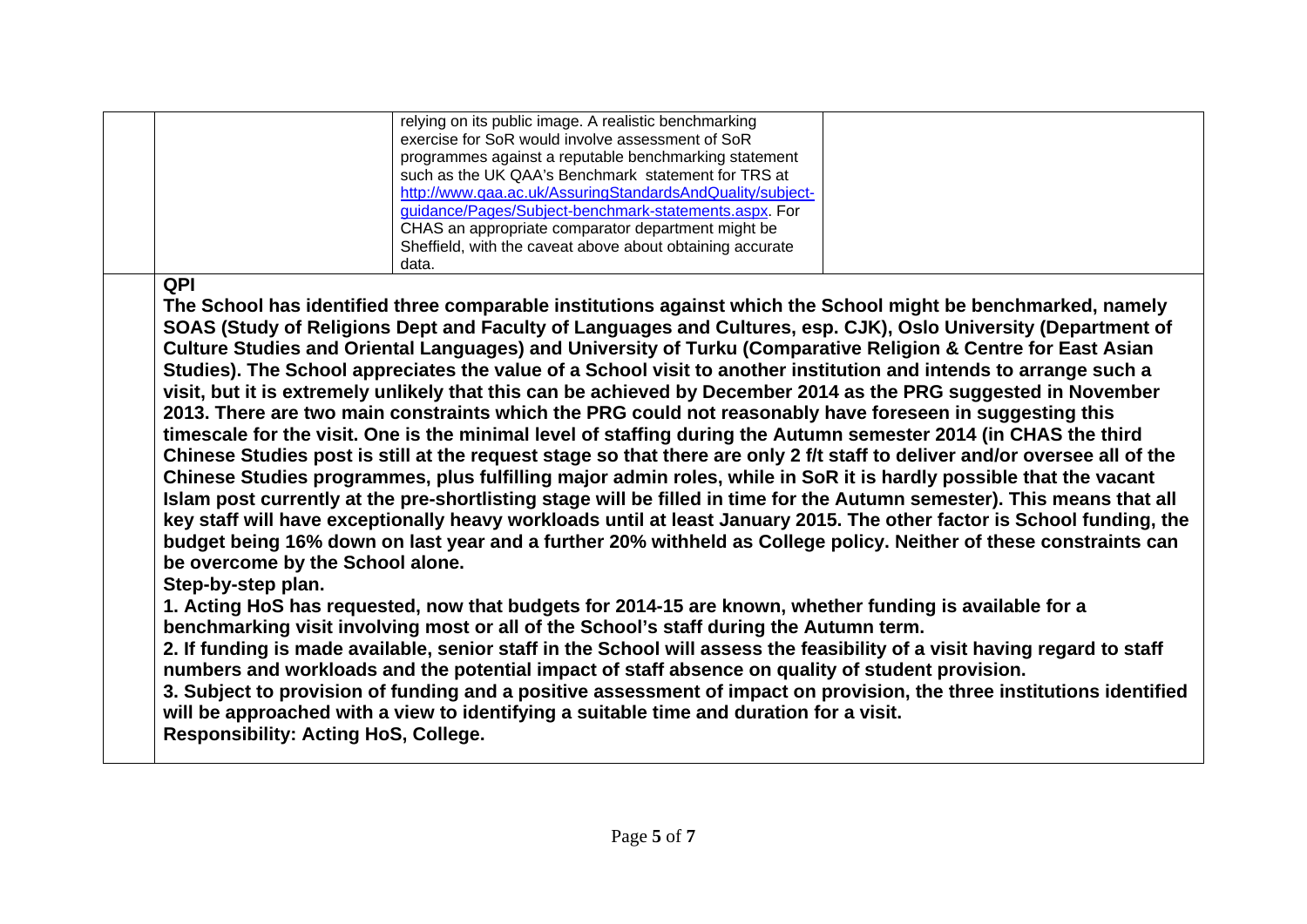| The Self-Assessment Report<br>staffing. It is pleased to see the approval of new staff<br>refers to staff leave being<br>incorporates spaces for annual sabbatical research leave<br>appointments and hopes that this helps to alleviate<br>available 'every few years'.<br>each year. So far 2 members of staff have been on<br>The PRG recommend a<br>sabbatical in 2013 and 2014. In CHAS the multiplicity of<br>the situation.<br>planned rota for staff leave.<br>programmes that have to be taught each year makes<br>sabbatical planning considerably more challenging but<br>semesterisation will help in planning sabbatical leave in<br>advance. Sabbatical leave currently has to be sanctioned by<br>a College Committee and there is no provision at all for<br>'backfill' when a member of staff is on sabbatical, a policy<br>which very obviously discriminates against small<br>departments whose need for a regular and guaranteed<br>sabbatical research leave rota is highlighted by the PRG.<br><b>QIP</b><br>Periodic research leave is a fundamental requirement of a research-led academic unit which delivers research-<br>informed teaching. The School in 2013/14 submitted bids for three permanent posts in CHAS: (Contemporary East<br>Asian Studies (Korea), Contemporary East Asian Studies (Japan) and Contemporary East Asian Studies (China) for<br>AY 2014/15 of which the first two were approved and excellent candidates have been appointed, as indicated above.<br>The appointments relating to Korea and Japan significantly enhance the School's range and depth of study in these<br>areas. In light of the two very good appointments made, the School will shortly commence planning to grow the<br>study of Japan and Korea over the next few years, with the aim being to establish degree-level programmes<br>(major/joint in the BA, analogous to Chinese Studies in the BA) within 2-3 years, as well as enhancing the new Asian<br>Studies programme in the BA, with associated PG-level developments.<br>In relation to a planned rota of sabbatical research leave, which is the focus of this recommendation, the<br>characterisation of the new posts as 'East Asian Studies (region)' is part of a strategy to streamline programme<br>delivery and maximise the utilisation of teaching capacity among a relatively small group of staff, <i>inter alia</i> to enable<br>a planned rota of sabbatical research leave to be established in CHAS from at least 2016 onwards. This planning-led<br>approach is already instituted in SoR, where planning of delivery of modules is done five years in advance with<br>outline sabbatical research leave semesters incorporated. This approach makes things considerably easier when<br>applications for research leave are submitted to the College, since the key problem posed by UCC's punitive<br>sabbatical policy for a small unit - namely that any replacement teaching has to be provided at zero cost to UCC -<br>has already been anticipated in the long-term planning process.<br>SoR updates its 5-year plan annually. The step-by step plan here for CHAS is (1) to hold programme planning<br>meetings from September 2014 with existing staff and the new appointees, (2) to develop viable and attractive | 10 | SoR has a 5-year plan for teaching loads which | QPC recognises the problems raised in relation to |
|------------------------------------------------------------------------------------------------------------------------------------------------------------------------------------------------------------------------------------------------------------------------------------------------------------------------------------------------------------------------------------------------------------------------------------------------------------------------------------------------------------------------------------------------------------------------------------------------------------------------------------------------------------------------------------------------------------------------------------------------------------------------------------------------------------------------------------------------------------------------------------------------------------------------------------------------------------------------------------------------------------------------------------------------------------------------------------------------------------------------------------------------------------------------------------------------------------------------------------------------------------------------------------------------------------------------------------------------------------------------------------------------------------------------------------------------------------------------------------------------------------------------------------------------------------------------------------------------------------------------------------------------------------------------------------------------------------------------------------------------------------------------------------------------------------------------------------------------------------------------------------------------------------------------------------------------------------------------------------------------------------------------------------------------------------------------------------------------------------------------------------------------------------------------------------------------------------------------------------------------------------------------------------------------------------------------------------------------------------------------------------------------------------------------------------------------------------------------------------------------------------------------------------------------------------------------------------------------------------------------------------------------------------------------------------------------------------------------------------------------------------------------------------------------------------------------------------------------------------------------------------------------------------------------------------------------------------------------------------------------------------------------------------------------------------------------------------------------------------------------------------------------------------------------------------------------------------------------------------------------------------------------------------------------------------------------------------|----|------------------------------------------------|---------------------------------------------------|
|                                                                                                                                                                                                                                                                                                                                                                                                                                                                                                                                                                                                                                                                                                                                                                                                                                                                                                                                                                                                                                                                                                                                                                                                                                                                                                                                                                                                                                                                                                                                                                                                                                                                                                                                                                                                                                                                                                                                                                                                                                                                                                                                                                                                                                                                                                                                                                                                                                                                                                                                                                                                                                                                                                                                                                                                                                                                                                                                                                                                                                                                                                                                                                                                                                                                                                                                    |    |                                                |                                                   |
|                                                                                                                                                                                                                                                                                                                                                                                                                                                                                                                                                                                                                                                                                                                                                                                                                                                                                                                                                                                                                                                                                                                                                                                                                                                                                                                                                                                                                                                                                                                                                                                                                                                                                                                                                                                                                                                                                                                                                                                                                                                                                                                                                                                                                                                                                                                                                                                                                                                                                                                                                                                                                                                                                                                                                                                                                                                                                                                                                                                                                                                                                                                                                                                                                                                                                                                                    |    |                                                |                                                   |
|                                                                                                                                                                                                                                                                                                                                                                                                                                                                                                                                                                                                                                                                                                                                                                                                                                                                                                                                                                                                                                                                                                                                                                                                                                                                                                                                                                                                                                                                                                                                                                                                                                                                                                                                                                                                                                                                                                                                                                                                                                                                                                                                                                                                                                                                                                                                                                                                                                                                                                                                                                                                                                                                                                                                                                                                                                                                                                                                                                                                                                                                                                                                                                                                                                                                                                                                    |    |                                                |                                                   |
|                                                                                                                                                                                                                                                                                                                                                                                                                                                                                                                                                                                                                                                                                                                                                                                                                                                                                                                                                                                                                                                                                                                                                                                                                                                                                                                                                                                                                                                                                                                                                                                                                                                                                                                                                                                                                                                                                                                                                                                                                                                                                                                                                                                                                                                                                                                                                                                                                                                                                                                                                                                                                                                                                                                                                                                                                                                                                                                                                                                                                                                                                                                                                                                                                                                                                                                                    |    |                                                |                                                   |
|                                                                                                                                                                                                                                                                                                                                                                                                                                                                                                                                                                                                                                                                                                                                                                                                                                                                                                                                                                                                                                                                                                                                                                                                                                                                                                                                                                                                                                                                                                                                                                                                                                                                                                                                                                                                                                                                                                                                                                                                                                                                                                                                                                                                                                                                                                                                                                                                                                                                                                                                                                                                                                                                                                                                                                                                                                                                                                                                                                                                                                                                                                                                                                                                                                                                                                                                    |    |                                                |                                                   |
|                                                                                                                                                                                                                                                                                                                                                                                                                                                                                                                                                                                                                                                                                                                                                                                                                                                                                                                                                                                                                                                                                                                                                                                                                                                                                                                                                                                                                                                                                                                                                                                                                                                                                                                                                                                                                                                                                                                                                                                                                                                                                                                                                                                                                                                                                                                                                                                                                                                                                                                                                                                                                                                                                                                                                                                                                                                                                                                                                                                                                                                                                                                                                                                                                                                                                                                                    |    |                                                |                                                   |
|                                                                                                                                                                                                                                                                                                                                                                                                                                                                                                                                                                                                                                                                                                                                                                                                                                                                                                                                                                                                                                                                                                                                                                                                                                                                                                                                                                                                                                                                                                                                                                                                                                                                                                                                                                                                                                                                                                                                                                                                                                                                                                                                                                                                                                                                                                                                                                                                                                                                                                                                                                                                                                                                                                                                                                                                                                                                                                                                                                                                                                                                                                                                                                                                                                                                                                                                    |    |                                                |                                                   |
|                                                                                                                                                                                                                                                                                                                                                                                                                                                                                                                                                                                                                                                                                                                                                                                                                                                                                                                                                                                                                                                                                                                                                                                                                                                                                                                                                                                                                                                                                                                                                                                                                                                                                                                                                                                                                                                                                                                                                                                                                                                                                                                                                                                                                                                                                                                                                                                                                                                                                                                                                                                                                                                                                                                                                                                                                                                                                                                                                                                                                                                                                                                                                                                                                                                                                                                                    |    |                                                |                                                   |
|                                                                                                                                                                                                                                                                                                                                                                                                                                                                                                                                                                                                                                                                                                                                                                                                                                                                                                                                                                                                                                                                                                                                                                                                                                                                                                                                                                                                                                                                                                                                                                                                                                                                                                                                                                                                                                                                                                                                                                                                                                                                                                                                                                                                                                                                                                                                                                                                                                                                                                                                                                                                                                                                                                                                                                                                                                                                                                                                                                                                                                                                                                                                                                                                                                                                                                                                    |    |                                                |                                                   |
|                                                                                                                                                                                                                                                                                                                                                                                                                                                                                                                                                                                                                                                                                                                                                                                                                                                                                                                                                                                                                                                                                                                                                                                                                                                                                                                                                                                                                                                                                                                                                                                                                                                                                                                                                                                                                                                                                                                                                                                                                                                                                                                                                                                                                                                                                                                                                                                                                                                                                                                                                                                                                                                                                                                                                                                                                                                                                                                                                                                                                                                                                                                                                                                                                                                                                                                                    |    |                                                |                                                   |
|                                                                                                                                                                                                                                                                                                                                                                                                                                                                                                                                                                                                                                                                                                                                                                                                                                                                                                                                                                                                                                                                                                                                                                                                                                                                                                                                                                                                                                                                                                                                                                                                                                                                                                                                                                                                                                                                                                                                                                                                                                                                                                                                                                                                                                                                                                                                                                                                                                                                                                                                                                                                                                                                                                                                                                                                                                                                                                                                                                                                                                                                                                                                                                                                                                                                                                                                    |    |                                                |                                                   |
|                                                                                                                                                                                                                                                                                                                                                                                                                                                                                                                                                                                                                                                                                                                                                                                                                                                                                                                                                                                                                                                                                                                                                                                                                                                                                                                                                                                                                                                                                                                                                                                                                                                                                                                                                                                                                                                                                                                                                                                                                                                                                                                                                                                                                                                                                                                                                                                                                                                                                                                                                                                                                                                                                                                                                                                                                                                                                                                                                                                                                                                                                                                                                                                                                                                                                                                                    |    |                                                |                                                   |
|                                                                                                                                                                                                                                                                                                                                                                                                                                                                                                                                                                                                                                                                                                                                                                                                                                                                                                                                                                                                                                                                                                                                                                                                                                                                                                                                                                                                                                                                                                                                                                                                                                                                                                                                                                                                                                                                                                                                                                                                                                                                                                                                                                                                                                                                                                                                                                                                                                                                                                                                                                                                                                                                                                                                                                                                                                                                                                                                                                                                                                                                                                                                                                                                                                                                                                                                    |    |                                                |                                                   |
|                                                                                                                                                                                                                                                                                                                                                                                                                                                                                                                                                                                                                                                                                                                                                                                                                                                                                                                                                                                                                                                                                                                                                                                                                                                                                                                                                                                                                                                                                                                                                                                                                                                                                                                                                                                                                                                                                                                                                                                                                                                                                                                                                                                                                                                                                                                                                                                                                                                                                                                                                                                                                                                                                                                                                                                                                                                                                                                                                                                                                                                                                                                                                                                                                                                                                                                                    |    |                                                |                                                   |
|                                                                                                                                                                                                                                                                                                                                                                                                                                                                                                                                                                                                                                                                                                                                                                                                                                                                                                                                                                                                                                                                                                                                                                                                                                                                                                                                                                                                                                                                                                                                                                                                                                                                                                                                                                                                                                                                                                                                                                                                                                                                                                                                                                                                                                                                                                                                                                                                                                                                                                                                                                                                                                                                                                                                                                                                                                                                                                                                                                                                                                                                                                                                                                                                                                                                                                                                    |    |                                                |                                                   |
|                                                                                                                                                                                                                                                                                                                                                                                                                                                                                                                                                                                                                                                                                                                                                                                                                                                                                                                                                                                                                                                                                                                                                                                                                                                                                                                                                                                                                                                                                                                                                                                                                                                                                                                                                                                                                                                                                                                                                                                                                                                                                                                                                                                                                                                                                                                                                                                                                                                                                                                                                                                                                                                                                                                                                                                                                                                                                                                                                                                                                                                                                                                                                                                                                                                                                                                                    |    |                                                |                                                   |
|                                                                                                                                                                                                                                                                                                                                                                                                                                                                                                                                                                                                                                                                                                                                                                                                                                                                                                                                                                                                                                                                                                                                                                                                                                                                                                                                                                                                                                                                                                                                                                                                                                                                                                                                                                                                                                                                                                                                                                                                                                                                                                                                                                                                                                                                                                                                                                                                                                                                                                                                                                                                                                                                                                                                                                                                                                                                                                                                                                                                                                                                                                                                                                                                                                                                                                                                    |    |                                                |                                                   |
|                                                                                                                                                                                                                                                                                                                                                                                                                                                                                                                                                                                                                                                                                                                                                                                                                                                                                                                                                                                                                                                                                                                                                                                                                                                                                                                                                                                                                                                                                                                                                                                                                                                                                                                                                                                                                                                                                                                                                                                                                                                                                                                                                                                                                                                                                                                                                                                                                                                                                                                                                                                                                                                                                                                                                                                                                                                                                                                                                                                                                                                                                                                                                                                                                                                                                                                                    |    |                                                |                                                   |
|                                                                                                                                                                                                                                                                                                                                                                                                                                                                                                                                                                                                                                                                                                                                                                                                                                                                                                                                                                                                                                                                                                                                                                                                                                                                                                                                                                                                                                                                                                                                                                                                                                                                                                                                                                                                                                                                                                                                                                                                                                                                                                                                                                                                                                                                                                                                                                                                                                                                                                                                                                                                                                                                                                                                                                                                                                                                                                                                                                                                                                                                                                                                                                                                                                                                                                                                    |    |                                                |                                                   |
|                                                                                                                                                                                                                                                                                                                                                                                                                                                                                                                                                                                                                                                                                                                                                                                                                                                                                                                                                                                                                                                                                                                                                                                                                                                                                                                                                                                                                                                                                                                                                                                                                                                                                                                                                                                                                                                                                                                                                                                                                                                                                                                                                                                                                                                                                                                                                                                                                                                                                                                                                                                                                                                                                                                                                                                                                                                                                                                                                                                                                                                                                                                                                                                                                                                                                                                                    |    |                                                |                                                   |
|                                                                                                                                                                                                                                                                                                                                                                                                                                                                                                                                                                                                                                                                                                                                                                                                                                                                                                                                                                                                                                                                                                                                                                                                                                                                                                                                                                                                                                                                                                                                                                                                                                                                                                                                                                                                                                                                                                                                                                                                                                                                                                                                                                                                                                                                                                                                                                                                                                                                                                                                                                                                                                                                                                                                                                                                                                                                                                                                                                                                                                                                                                                                                                                                                                                                                                                                    |    |                                                |                                                   |
|                                                                                                                                                                                                                                                                                                                                                                                                                                                                                                                                                                                                                                                                                                                                                                                                                                                                                                                                                                                                                                                                                                                                                                                                                                                                                                                                                                                                                                                                                                                                                                                                                                                                                                                                                                                                                                                                                                                                                                                                                                                                                                                                                                                                                                                                                                                                                                                                                                                                                                                                                                                                                                                                                                                                                                                                                                                                                                                                                                                                                                                                                                                                                                                                                                                                                                                                    |    |                                                |                                                   |
|                                                                                                                                                                                                                                                                                                                                                                                                                                                                                                                                                                                                                                                                                                                                                                                                                                                                                                                                                                                                                                                                                                                                                                                                                                                                                                                                                                                                                                                                                                                                                                                                                                                                                                                                                                                                                                                                                                                                                                                                                                                                                                                                                                                                                                                                                                                                                                                                                                                                                                                                                                                                                                                                                                                                                                                                                                                                                                                                                                                                                                                                                                                                                                                                                                                                                                                                    |    |                                                |                                                   |
|                                                                                                                                                                                                                                                                                                                                                                                                                                                                                                                                                                                                                                                                                                                                                                                                                                                                                                                                                                                                                                                                                                                                                                                                                                                                                                                                                                                                                                                                                                                                                                                                                                                                                                                                                                                                                                                                                                                                                                                                                                                                                                                                                                                                                                                                                                                                                                                                                                                                                                                                                                                                                                                                                                                                                                                                                                                                                                                                                                                                                                                                                                                                                                                                                                                                                                                                    |    |                                                |                                                   |
|                                                                                                                                                                                                                                                                                                                                                                                                                                                                                                                                                                                                                                                                                                                                                                                                                                                                                                                                                                                                                                                                                                                                                                                                                                                                                                                                                                                                                                                                                                                                                                                                                                                                                                                                                                                                                                                                                                                                                                                                                                                                                                                                                                                                                                                                                                                                                                                                                                                                                                                                                                                                                                                                                                                                                                                                                                                                                                                                                                                                                                                                                                                                                                                                                                                                                                                                    |    |                                                |                                                   |
|                                                                                                                                                                                                                                                                                                                                                                                                                                                                                                                                                                                                                                                                                                                                                                                                                                                                                                                                                                                                                                                                                                                                                                                                                                                                                                                                                                                                                                                                                                                                                                                                                                                                                                                                                                                                                                                                                                                                                                                                                                                                                                                                                                                                                                                                                                                                                                                                                                                                                                                                                                                                                                                                                                                                                                                                                                                                                                                                                                                                                                                                                                                                                                                                                                                                                                                                    |    |                                                |                                                   |
|                                                                                                                                                                                                                                                                                                                                                                                                                                                                                                                                                                                                                                                                                                                                                                                                                                                                                                                                                                                                                                                                                                                                                                                                                                                                                                                                                                                                                                                                                                                                                                                                                                                                                                                                                                                                                                                                                                                                                                                                                                                                                                                                                                                                                                                                                                                                                                                                                                                                                                                                                                                                                                                                                                                                                                                                                                                                                                                                                                                                                                                                                                                                                                                                                                                                                                                                    |    |                                                |                                                   |
|                                                                                                                                                                                                                                                                                                                                                                                                                                                                                                                                                                                                                                                                                                                                                                                                                                                                                                                                                                                                                                                                                                                                                                                                                                                                                                                                                                                                                                                                                                                                                                                                                                                                                                                                                                                                                                                                                                                                                                                                                                                                                                                                                                                                                                                                                                                                                                                                                                                                                                                                                                                                                                                                                                                                                                                                                                                                                                                                                                                                                                                                                                                                                                                                                                                                                                                                    |    |                                                |                                                   |